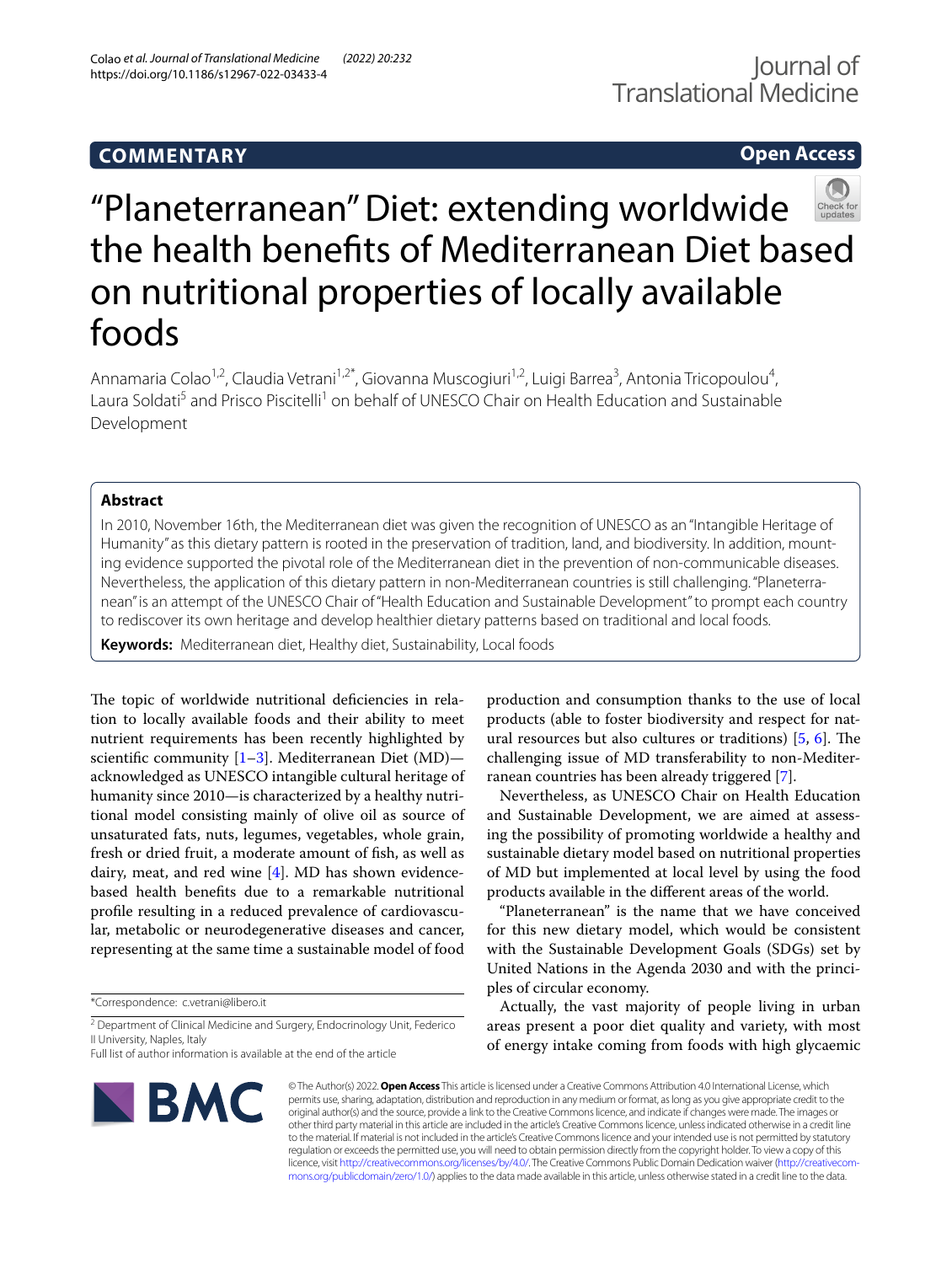index (i.e., white rice and potatoes), sugar-rich and fatty ultra-processed foods (i.e., ready-to-eat foods, sugarsweetened beverages, pastries, chips, candies, etc.). These eating habits, which are increasingly frequent also in Mediterranean countries, are known for their unfavourable effects on blood glucose homeostasis and lipid profile, becoming a major cause of the worldwide obesity epidemic (unfortunately involving also children), metabolic and cardiovascular diseases [[8\]](#page-2-4). On the opposite, in every place of the world, it is possible to identify specifc fruits, vegetables, legumes, wholegrain, and sources of unsaturated fats which present nutritional contents and characteristics similar to those provided by typical foods of MD, likely to have also similar health benefts for populations living far from the Mediterranean area.

In Latin America, avocado, papaya, *platanos* (green bananas), and *açaí* berries represent good sources of monounsaturated fatty acids (MUFA), micronutrients, and polyphenols [[9\]](#page-2-5). Other cereals from Central Africa, i.e., tapioca/manioc and teff are thought to foster the production of short-chain fatty acids (SCFA), as it occurs for whole grain typical of MD. Moreover, Quinoa is rich in proteins and provides essential amino acids, with limited fat content (mainly consisting of oleic and linoleic acids) [[10\]](#page-2-6). Canadian canola oil as well as pecans nuts contain MUFA, monounsaturated fatty acids (PUFA) and phytosterols, and have shown a great LDL-cholesterol lowering efect [[11\]](#page-2-7). Such popular subtropical products as pinto beans and okra, rich in fbres and proteins, are also associated with reduced LDL-cholesterol levels and lower incidence of metabolic syndrome or cardiovascular events [[12\]](#page-2-8). Sesame seeds and soy intake, traditionally used in Asia, contain bioactive compounds and antioxidant substances able to reduce hypertension, oxidative stress, insulin resistance, and infammatory markers [\[13](#page-2-9), [14\]](#page-2-10).

Marine macroalgae (i.e., seaweeds and wakame) and spiruline (rich in omega-3, omega-6, PUFA and MUFA) are widely consumed in Eastern countries, representing a major source of complex polysaccharides, minerals, proteins, and vitamins, showing anticancer, antiviral, antioxidant, antidiabetic, and anti-infammatory properties [[15\]](#page-2-11). Australian Macadamia nut, Davidson's plum, native pepper berry, fnger lime, and bush tomato—rich in favonoids, vitamins, and minerals—present antioxidant and anti-infammatory activity and are already used as functional foods and nutraceuticals [[16\]](#page-2-12). On this basis, we strongly believe that the vegetables, fruits, cereals, and unsaturated fats available in diferent parts of the world may be combined to design evidence-based local nutritional paradigms. The UNESCO Chair on Health Education and Sustainable Development is aimed at assuming a specifc commitment in defning multiple "nutritional pyramids"—based on the foods available in diferent parts of the world—presenting the same nutritional properties and health benefts (as well as environmental-friendly production processes) observed for Mediterranean Diet. There is also the possibility of making directly available some vegetables typical of Mediterranean areas—taking into account the diferences in terms of seasonality—or the growing of other fruit trees or plants from the other continents to the Mediterranean countries (as occurred with the kiwi). Therefore, we are searching for possible contributors to this challenging activity coming from all parts of the world, who are willing to be involved in a specifc research program that will be launched trough a dedicated UNESCO Chair platform under the name of "Planeterranean".

#### **Abbreviations**

MD: Mediterranean Diet; MUFA: Monounsaturated fatty acids; PUFA: Polyunsaturated fatty acids; SCFA: Short-chain fatty acids.

#### **Acknowledgements**

Not applicable.

#### **Author contributions**

All authors contributed to the original draft and approved the fnal version. All authors read and approved the fnal manuscript.

### **Funding**

This research received no external funding.

## **Availability of data and materials**

Not applicable.

#### **Declarations**

**Ethics approval and consent to participate**

Not applicable.

# **Consent for publication**

Not applicable; no individually identifable results are included.

#### **Competing interests**

The authors declare that they have no competing interests.

#### **Author details**

<sup>1</sup> UNESCO Chair on Health Education and Sustainable Development, Federico II University, Naples, Italy. <sup>2</sup> Department of Clinical Medicine and Surgery, Endocrinology Unit, Federico II University, Naples, Italy. <sup>3</sup> Department of Human Sciences, Pegaso Telematic University, Naples, Italy. <sup>4</sup> Hellenic Health Foundation, Athens, Greece.<sup>5</sup> University of Milan, Milan, Italy.

## Received: 4 May 2022 Accepted: 8 May 2022 Published online: 17 May 2022

#### **References**

- <span id="page-1-0"></span>1. Bai Y, Herforth A, Masters WA. Global variation in the cost of a nutrientadequate diet by population group: an observational study. Lancet Planet Health. 2022;6(1):e19–28.
- 2. Díaz J, Cagigas A, Rodríguez R. Micronutrient defciencies in developing and affluent countries. Eur J Clin Nutr. 2003;57:S70-2.
- <span id="page-1-1"></span>3. Bhutta ZA, Berkley JA, Bandsma RH, Kerac M, Trehan I, Briend A. Severe childhood malnutrition. Nat Rev Dis Primers. 2017;3:17068.